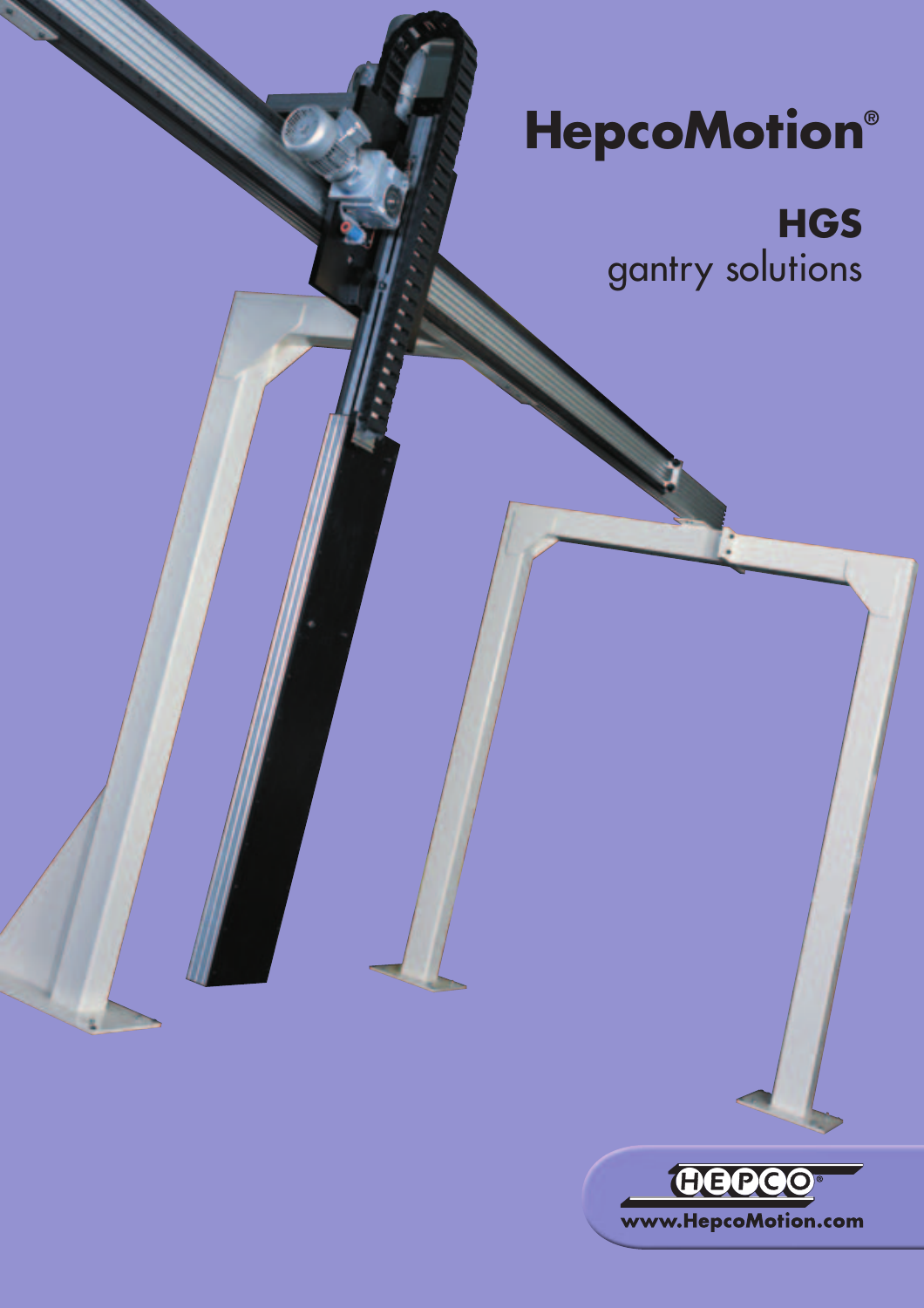## **Introducing HepcoMotion® Gantry Solutions**

Hepco Gantry Solutions provides a range of gantries constructed around the requirements of your application utilising proven elements and sound design principles. From a light payload, high speed to a heavy payload to be accurately positioned, there is a solution within our range of standard packages.

Our scope of supply is wide and includes all mechanical elements, legs, XZ beams, slides/bearings, rack/pinion/belt drives, cable chains etc to part component supply for the customer to mount to own support structure.

This document outlines general principles and areas of use. For specific details please contact our technical support team who will be happy to prepare a design layout utilising standard Hepco packages.

### **X Axis Solutions**



### **Heavy Duty HB25 Beam HDLS**

- Rack and Pinion drive
- Integrated rack
- Option for separate rack for higher driving forces
- Bearings and rack lubrication supplied
- Lengths to suit 20 metres is not uncommon
- General speed range 0-3m/s

| <b>Capacities</b> | L2     | Ms     |
|-------------------|--------|--------|
| 64ø Vee bearings  | 6000N  | 400Nm  |
| 95ø Vee bearings  | 15000N | 1150Nm |

### **Heavy Duty Compact Beam HDCB**

- Smaller more compact beam for lighter loads
- Rack and pinion drive
- Includes all lubrication
- Lengths to suit generally up to 10 metres
- For max capacity uses same slides as HB25/HDLS solution
- Option for GV3 NLE slides and 54ø bearings
- General speed range 0-3m/s

The Heavy Duty Compact Beam can also be fitted with a ballscrew drive ref HDCS and whilst it can be used as an x axis solution, it is mainly used in Z axis applications. Load capacities **L2** and **Ms** are based on 5000km life.



- Belt Drive
- Includes all lubrication
- AT 20 belt 50mm or 75mm wide
- Belt lengths limited to 6 metres
- General Speed Range 0-5m/s
- Ballscrew drive version available, ref: Product code HDFS

| <b>Capacities</b> | $L_{2}$ | Ms     |
|-------------------|---------|--------|
| 64ø Vee bearings  | 6000N   | 400Nm  |
| 95ø Vee bearings  | 15000N  | 1150Nm |



| <b>Capacities</b> | $L_{2}$ | Ms    |
|-------------------|---------|-------|
| 64ø Vee bearings  | 6000N   | 300Nm |
| 95ø Vee bearings  | 15000N  | 900Nm |
| 54ø Vee bearings  | 4500N   | 300Nm |

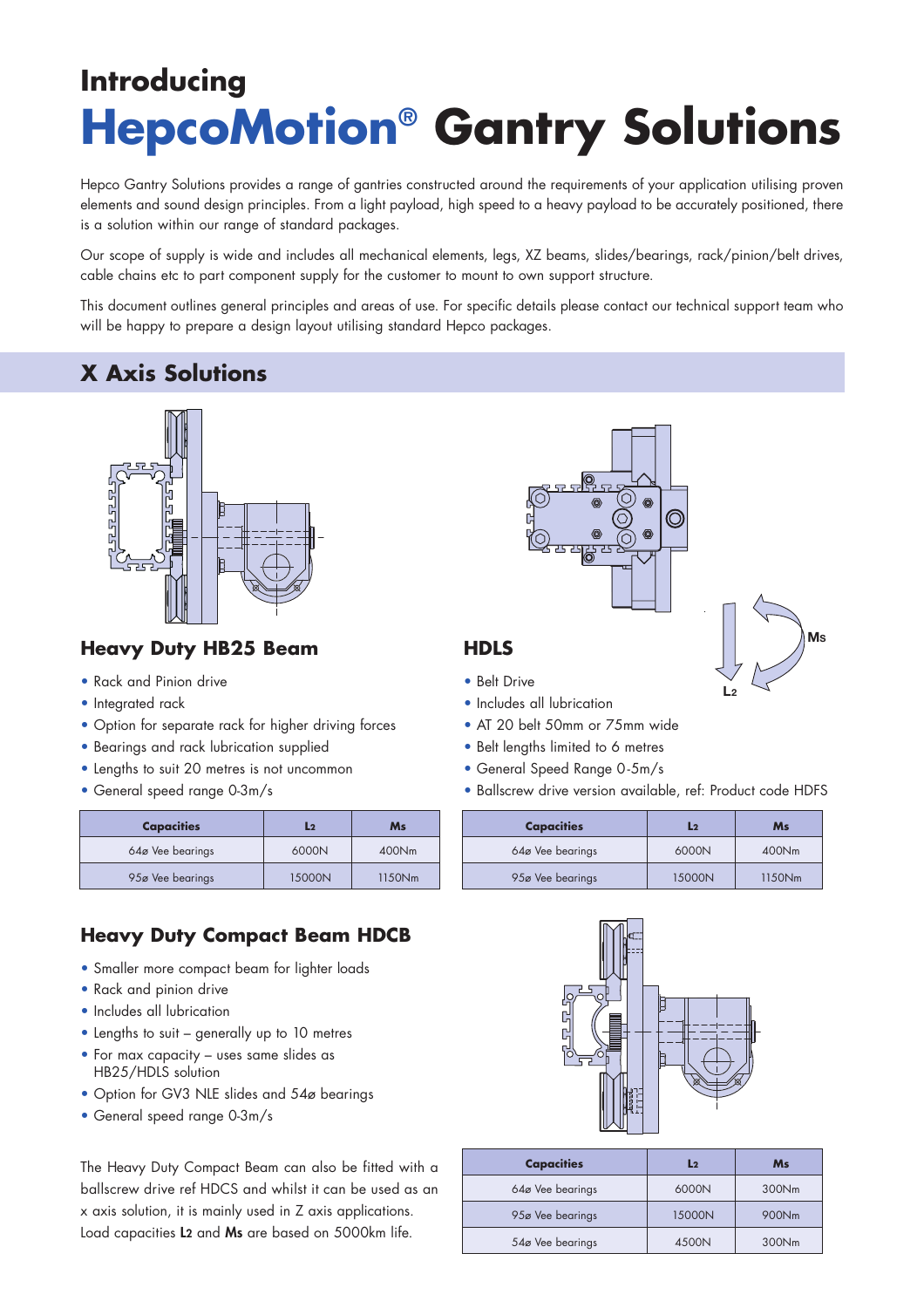### **Z Axis Solutions**

Many of the elements used as an x axis could, in fact, be incorporated into Z axis installations. As with the x axis, the choice of a particular solution will depend very much on the payload being carried, speed, accuracy of placement during cycle and stroke distance. Please contact our design department for advise and design support.



- Stroke range 2m
- Payload range 0-60kg

### **Rack Belt Screw Stroke Range**  $\begin{array}{|c|c|c|} 3.5 \text{m} & 3.5 \text{m} & 3 \text{m} \end{array}$ **Payload Range** | 120kg | 300kg | 1000kg

|                      | Rack              | <b>Screw</b>      |
|----------------------|-------------------|-------------------|
| <b>Stroke Range</b>  | 2.5 <sub>m</sub>  | 1.5m              |
| <b>Payload Range</b> | 120 <sub>kg</sub> | 500 <sub>kg</sub> |